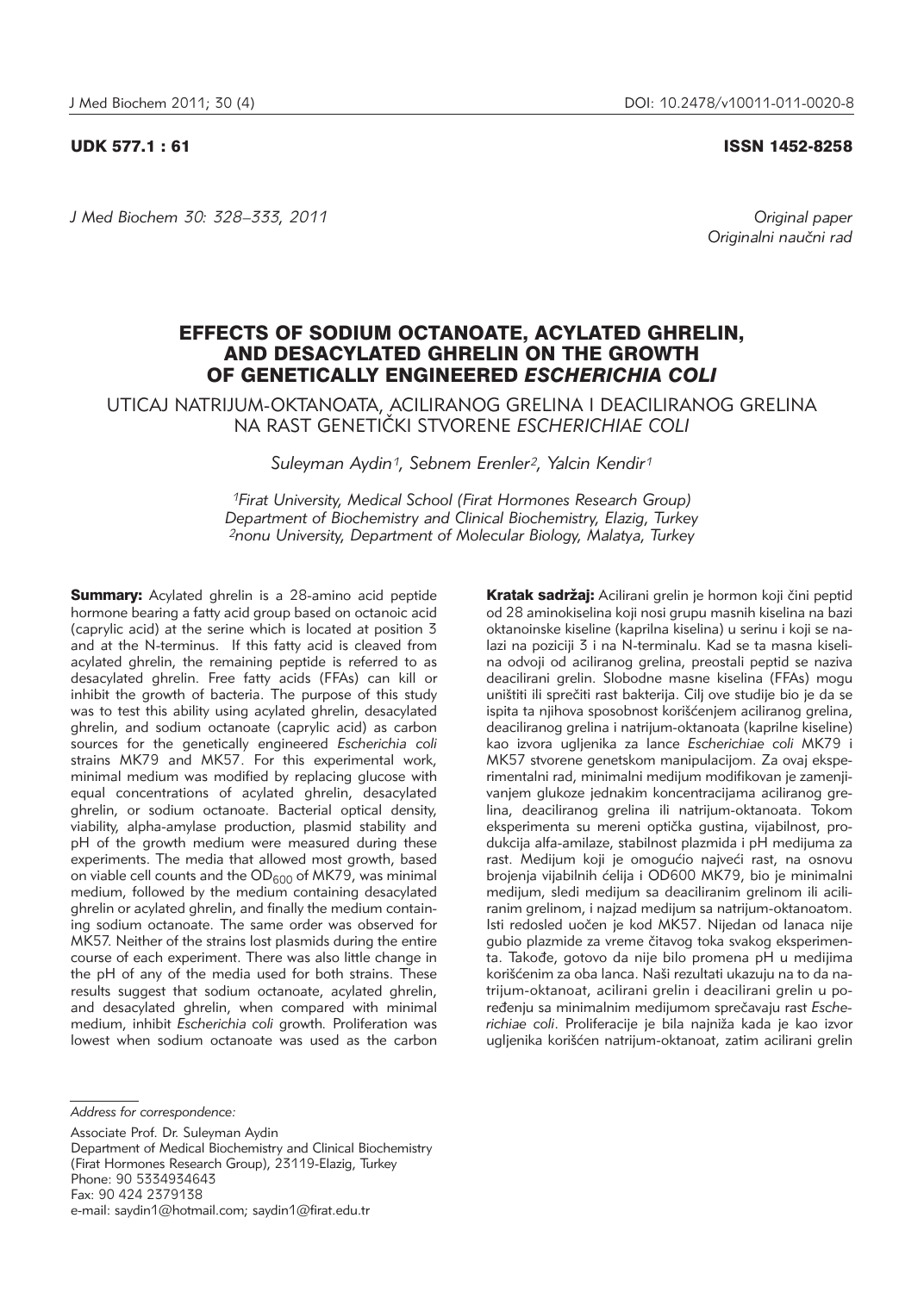source, followed by acylated ghrelin and desacylated ghrelin. Therefore, the acylated ghrelin found previously in human saliva might help to inhibit pathogenic microorganisms, and acylated ghrelin levels below a critical concentration in saliva could result in an increased risk of oral infection.

Keywords: sodium octanoate, *Escherichia coli*, acylated and desacylated ghrelin, growth, alpha-amylase

# Introduction

Ghrelin is a 28-amino acid lipopeptide-appetite hormone that stimulates the secretion of growth hormone from the anterior pituitary gland. Ghrelin has multiple effects other than on growth hormone secretion, including gastrointestinal coordination, energy metabolism, facilitation of cell survival and proliferation, inhibition of apoptosis, and regulation of food intake (1, 2). Ghrelin was originally isolated from rat stomach and is produced mainly by endocrine X/A-like cells in the gastric mucosa of rats (3). It is also produced by P/D1 cells lining the fundus of the stomach in humans. In addition to the major organ in which it is synthesized, the stomach, it is also widely expressed in kidney, heart, lung, liver, brain, adipose tissue, adrenal glands, and other parts of the gastrointestinal tract (1, 2). Its mRNA is ubiquitous (4). Ghrelin has two main forms. Both forms exist in biological fluids such as serum, plasma, saliva, and milk and in tissues (1, 5). One of its forms, called »acylated ghrelin«, is acylated in position 3 and has an octanoyl (caprylic acid: octanoate) group at the Nterminal serine. This molecule is the first known example of a peptide hormone bearing a fatty acid. If the fatty acid (octanoate) is cleaved from the peptide, the resultant fatty acid-free ghrelin is »desacylated ghrelin« (3). Lactone is present in many species of bacteria and is an example of the cell-cell signaling molecules. Structural homology between this molecule and acylated ghrelin (O-acylation of serine) could be due to evolutionary convergence (6).

Utilization of long-chain fatty acids is widespread among microorganisms (e.g., *Pseudomonads, Bacilli, Escherichia coli*), and *E. coli* takes up palmitic acids from the environment faster than any other bacteria does (7). These fatty acids are degraded by b-oxidation. Free fatty acids (FFAs) can kill or inhibit the growth of bacteria (8, 9). For example, caprylic acid and monocaprylin have antibacterial effects on mastitis pathogens (10) and also inactivate bacterial fish pathogens (11), as do medium-chain lipid molecules (caprylic acid, onocaprylin and sodium caprylate). Acylated ghrelin, in addition to its 28 amino acids, contains octanoic acid (8 carbons). From these biochemical properties it has been proposed that both free octanoic acid (octanoate) and acylated ghrelin, which contains octanoic acid, might be

pa deacilirani grelin. Dakle, acilirani grelin prethodno naden u ljudskoj pljuvački mogao bi doprineti inhibiciji patogenih mikroorganizama, dok bi nivoi aciliranog grelina ispod kritične koncentracije u pljuvački za posledicu mogli imati povećan rizik od oralne infekcije.

Ključne reči: natrijum-oktanoat, *Escherichia coli*, acilirani i deacilirani grelin, rast, alfa-amilaza

suitable as carbon sources or can be inhibitory for *E. coli*. When the fatty acid (octanoate) is cleaved from the peptide, 28-amino acid residue (fatty acid-free ghrelin) is desacylated ghrelin. Amino acids and low molecular weight peptides yielded by proteolysis are actively taken up and used for growth by many microorganisms (12–14). However, the biochemical properties of these carbon sources have not yet been investigated, and this is the purpose of our study.

Thus, two genetically engineered *E. coli* strains were used for tests; one had only the *Bacillus stearo ther mophilus* alpha-amylase gene (MK57) and the other the same gene plus the VHb gene (*vgb*) (MK79). In testing the suitability of sodium octanoate, acylated and desacylated ghrelin as carbon sources, and also their effect on microbial growth, optical density, alphaamylase production, viability, plasmid stability and the pH of the growth medium were measured (15).

### Material and Methods

#### *Chemical, Hormones and Enzymes*

Acylated ghrelin (catalog no. 51515) and desacylated ghrelin (catalog no. 88142) were obtained from GL Biochem. Sodium octanoate (catalog. no: C5038-100G) was obtained from Sigma-Aldrich.

#### *Bacterial strains and Plasmids*

Two genetically engineered *E. coli* strains (MK57 and MK79) were used. MK57 was constructed by transforming the *E. coli* strain JM103 with the plasmid pMK57. MK79 was constructed by transforming the *E. coli* strain JM103 with the plasmid pMK79. The plasmid pMK79 was created by cloning a 3 kb fragment containing the *Bacillus stearothermophilus* alpha-amylase gene into the plasmid vector pUC8. Later, a 2.3 kb segment of Vitreoscilla DNA containing *vgb* was inserted into pMK57 to create pMK79. Before starting the experiments, recombinant strains were selected in the presence of 100  $\mu$ g/mL ampicillin (amp), and the presence of each plasmid was confirmed by miniprep DNA analysis (data not shown). These genetically engineered ampicillin-resistant strains were chosen to eliminate possible contamination.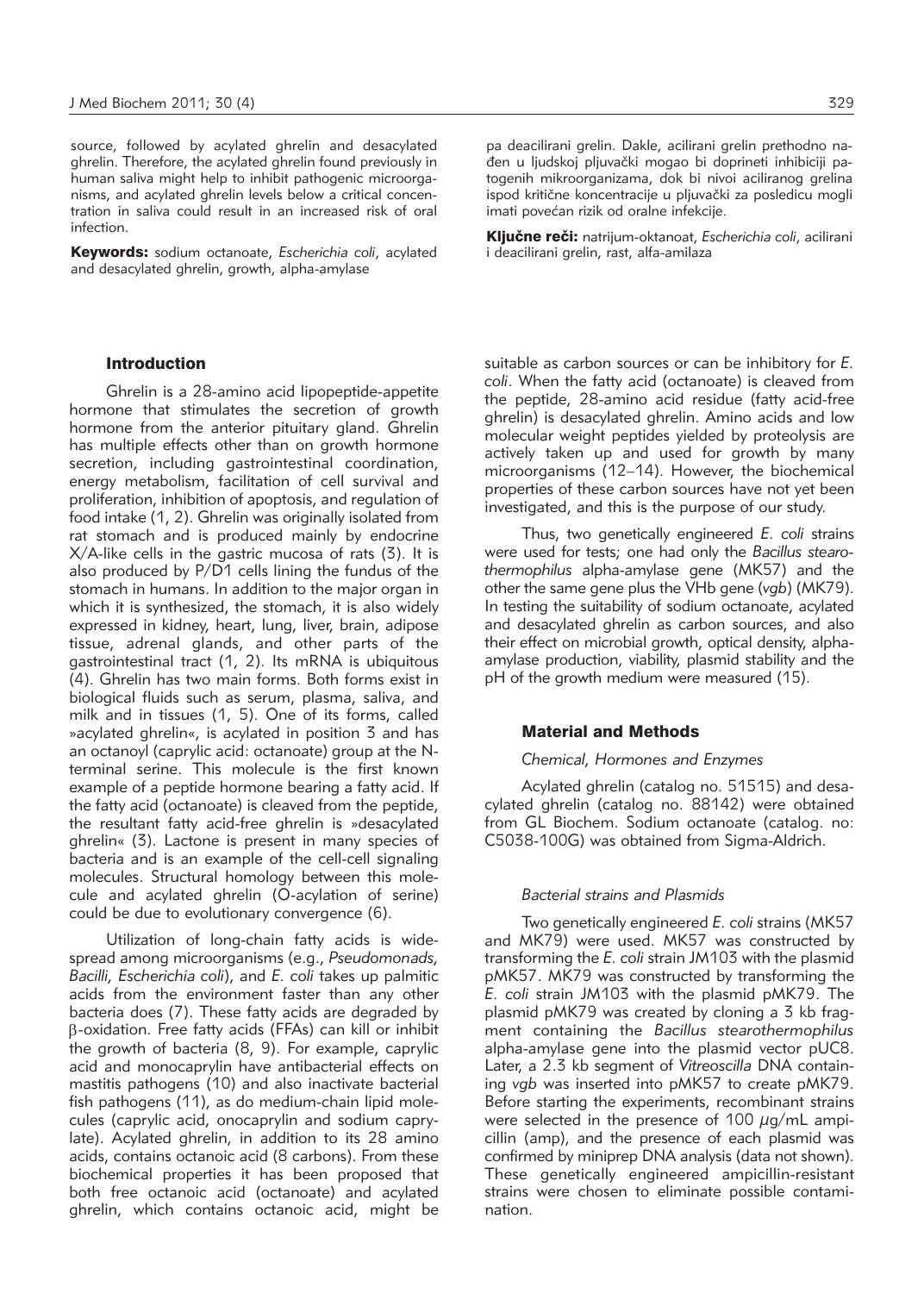## *Growth Media*

Minimal medium (16) contained KH2PO4 (22 mmol/L); NaHPO<sub>4</sub> (49 mmol/L); NH<sub>4</sub>Cl (19 mmol/L);  $MqSO<sub>4</sub>$  (2 mmol/L) and glucose (11 mmol/L). The pH values of all media were adjusted (with 6 mol/L sodium hydroxide) to 7.0 at room temperature.

To test the effects of sodium octanoate, acylated ghrelin, and desacylated ghrelin on *E. coli* growth and on the recombinant protein (alpha amylase), minimal medium was modified by replacing the glucose with acylated ghrelin, desacylated ghrelin, or caprylic acid. All other media components remained the same.

For each experiment, a single colony from a plate was inoculated into 5 mL LB-amp medium in a 25 mL flask, which was then incubated at 37 °C overnight on a shaker at 125 rpm. From each culture, 100 µL was then transferred into 4.9 mL of fresh LB-amp medium in a 25 mL flask and incubated under the same conditions for 4 h. At 4 h intervals thereafter, 1 mL of culture was put into a microfuge tube and spun for 5 min. The supernatant was removed and the cell pellet washed twice with phosphate buffer. The initial  $OD_{600}$  reading of the washed cell suspension was adjusted with phosphate buffer to an  $OD_{600}$  of 0.02, from which 100  $\mu$ L were inoculated into shaker flasks holding 4.9 mL of minimal medium or modified minimal medium, and incubated for 24 h or 48 h.

The number of viable cells was determined by plating on LB following serial dilution with 0.85% NaCl. Colonies were counted after 16 h growth at 37 °C. Subsequently, 20 colonies randomly selected from the LB plates were transferred to the LB-amp plates using sterile toothpicks, and the plates were incubated under the same conditions. The colonies that grew on LB plates but not on LB-amp plates were colonies comprised of cells that had lost plasmids, thereby determining the strain's plasmid stability.

Growth of the cells was also measured spectrophotometrically by following the optical density  $(OD<sub>600</sub>)$  of the culture. Samples were diluted as required with minimal medium or modified medium to maintain the  $OD_{600}$  below 0.500, and their absorbances were measured against a blank of minimal medium or the appropriate modified minimal medium. The pH of the medium was measured using a Jenway 3010 pH meter, as described previously  $(17)$ .

#### *Alpha-amylase activity assay*

For alpha-amylase measurements, 1 mL samples of 24 h or 48 h cultures were centrifuged at 14,000 g for 5 min. The supernatant and pellet were separated and kept at  $-20$  °C until they were analyzed. Alpha-amylase activities in both pellet and supernatant were determined by a spectrophotometric assay. The amounts of enzyme in both pellet and supernatant were determined as described by Liu et al. (17).

#### **Results**

For all experimental conditions, neither of the strains lost plasmid, giving a 100% plasmid stability during the entire course of each run. This result is in contrast to those of Lavastida et al. (18), who reported that, with time, plasmids became unstable inside host cells. Initially the pH of the growth medium was 7.0 in both strains and in all the growth media, although media in which MK79 were grown had a marginally lower pH than media in which MK57 were grown (*Figure 1*).

Cells of the MK79 and MK57 strains in minimal medium had a higher cell density, representing more viable cells than cells grown in the modified media (*Figures 2, 3*). However, MK79 strains grown in minimal medium grew to a lower cell density or had fewer viable cells than MK57 (*Figure 2* and *3*). The highest level of alpha-amylase activity for both strains occurred in minimal medium, followed by media containing desacylated ghrelin, acylated ghrelin, and sodium octanoate (*Figure 4*). Accumulation of the recombinant alpha-amylase protein in MK79 was less than the accumulation in MK57 cells grown in minimal medium (*Figure 4*). Overall, the medium in which glucose was the carbon source also supported high alpha-amylase activities, high cell densities, and high viable cell counts. The order of the media that supported these activities best was, from highest to lowest, minimal medium, then the media containing desacylated ghrelin, acylated ghrelin, and sodium octanoate.



Figure 1 Change in pH of growth medium during experiments. Values are the average of three individual trials. MM, minimal medium; DG, desacylated ghrelin; AG, acylated ghrelin; OA, octanoic acid (sodium octanoate).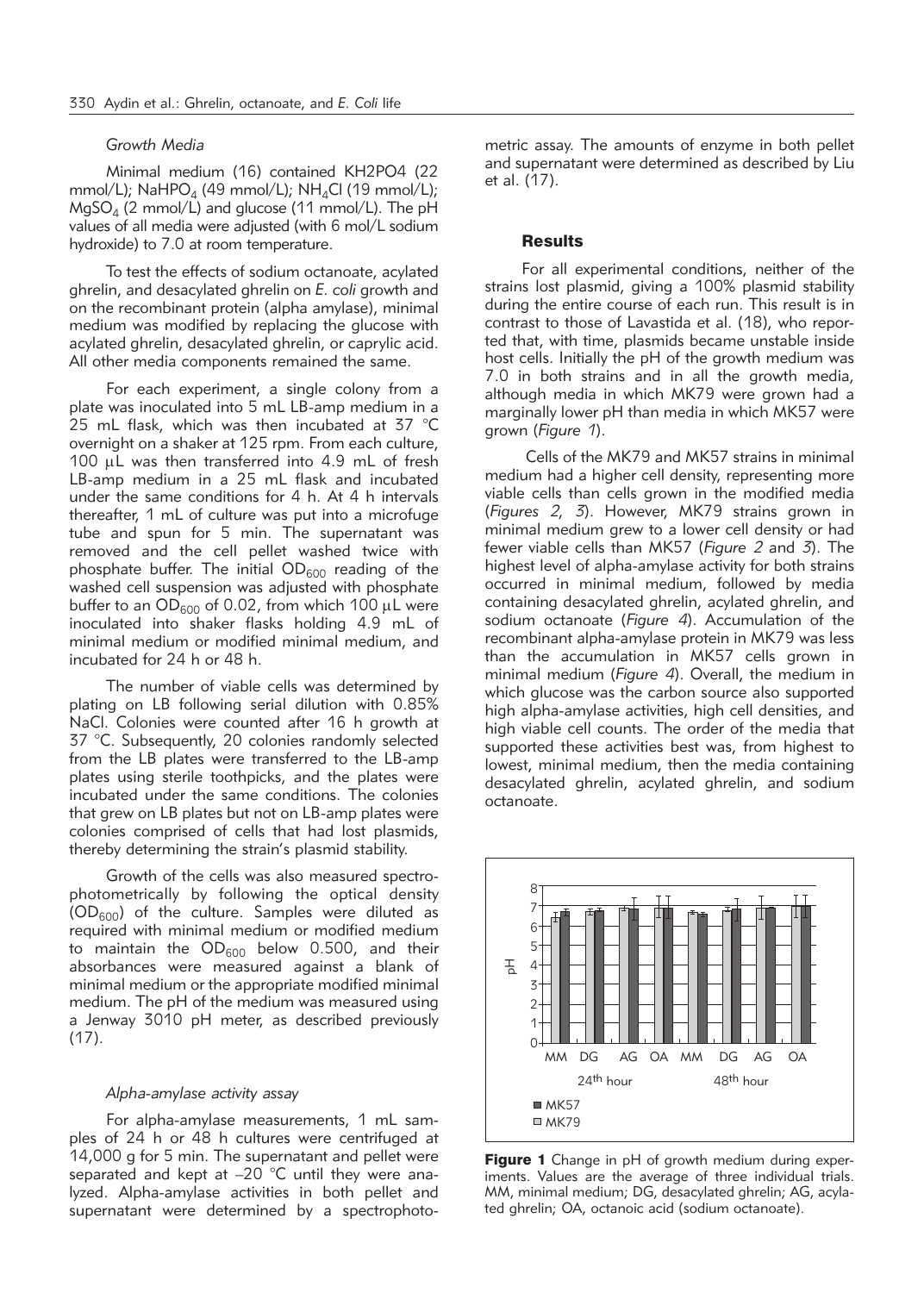

**Figure 2** Growth (OD<sub>600</sub>) of MK79 and MK57 (see more details under *Figure 1*). Values are the average of three individual trials.



Figure 3 Growth (viable cells 107/mL) of MK79 and MK57 (see more details under *Figure 1*). Values are the average of three individual trials.



Figure 4 Effect of different carbon sources (acylated and desacylated ghrelin and octanoic acid) on the expression of alpha-amylase in *MK79* and *MK57* compared to minimal medium (see more details under Figure 1). Values are the average of three individual trials.

# **Discussion**

Glucose and fatty acids are mainly metabolized via glycolysis and the tricarboxylic acid cycle. *E. coli* can utilize long-chain fatty acids, including palmitic acids, which are degraded by  $\beta$ -oxidation. Palmitic acid is first converted to its corresponding CoA ester by acyl-CoA synthetase. The CoA ester is then oxidized by b-oxidation and subsequently cleaved to produce the acetyl-CoA and CoA esters of the fatty acid shortened by 2 carbon atoms (7). One might therefore expect that the eight carbons in the evennumbered fatty acids (e.g. octanoate) present in ghrelin might be utilized by a similar pathway in the *E. co*li MK79 and MK57 strains. The data presented here do not support this assumption because the growth of both strains was dramatically inhibited by the presence of either free sodium octanoate (9–11) or acylated ghrelin, the peptide characterized by the presence of an *n*-octanoylation on the hydroxy group of the serine in position 3. Thus, our results lend credence to those of Chorny et al. (20).

The growth of the two strains might be a result of desacylated ghrelin utilization rather than the acylated ghrelin and sodium octanoate effect. The growth of both strains was almost totally inhibited by the presence of sodium octanoate, and it was similarly inhibited in the presence of acylated ghrelin. When acylated ghrelin is broken down by autolysis, free octanoic acid is released into the medium. Free octanoic acid might itself inhibit bacterial growth (9–11). Therefore, strains should grow better in the presence of desacylated ghrelin than in a medium containing acylated ghrelin. Desacylated ghrelin contains 28 amino acid residues after the octanoic acid is cleaved off. Within these 28 residues, some amino acids are not represented: asparagine or aspartic acid, cysteine, isoleucine, methionine, tyrosine, valine, tryptophan, and threonine. The rest of the amino acids, which are represented in acylated and desacylated ghrelin, might be utilized by MK79 and MK57. Amino acids and low molecular weight peptides arising from autolytic proteases are actively taken up and used for growth by a number of bacteria (12, 13). One reaction used to initiate the breakdown of amino acids is deamination. Amino acids such as serine and histidine are subject to deamination. Serine, thus treated, produces pyruvate, which is further metabolized by glycolysis. The aerobic breakdown of aromatic amino acids (e.g., histidine) also occurs in many microorganisms (7). Since MK79 and MK57 grow on modified minimal medium with desacylated ghrelin, they can clearly utilize amino acids (e.g., serine and histidine, which are present in desacylated ghrelin) that may be released by autolytic degradation of peptides.

MK79 produces less extracellular and intracellular alpha-amylase than MK57 does in minimal medium, which contains glucose as the only carbon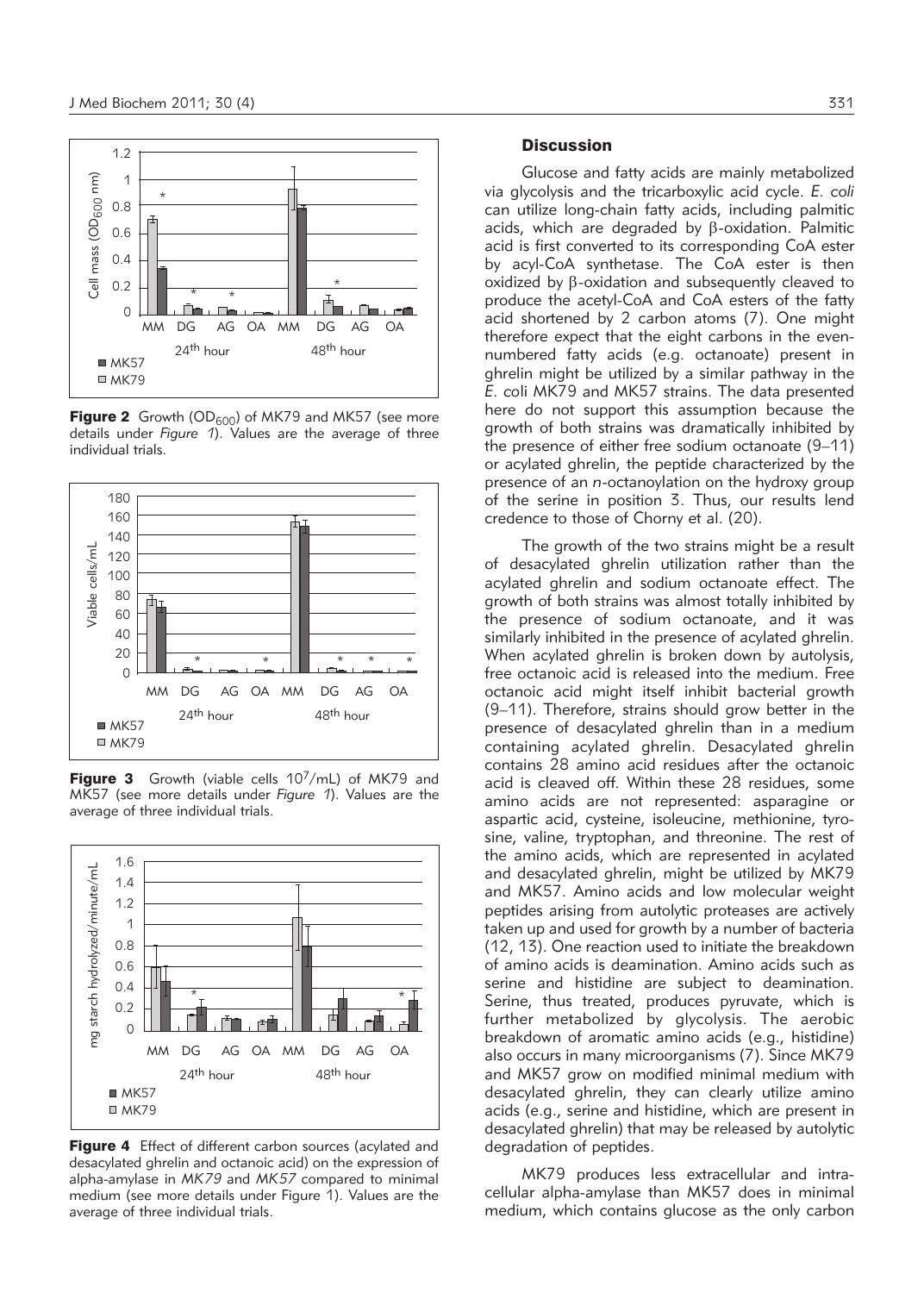source. This difference was observed both per mL of culture and per  $OD_{600}$  of cells. The productivity of recombinant *E. coli* can be improved by expression of the bacterial hemoglobin gene (17-19). Decreased productivity of MK79 may be related to the decreased expression of hemoglobin due to the presence of glucose in the growth medium. It has been shown by carbon monoxide difference spectral analysis that hemoglobin expression is decreased in a medium that contains glucose (17). Plasmid-bearing cells have growth disadvantages compared with their untransformed counterparts. Glucose suppression of hemoglobin expression in MK79 might be an extra metabolic burden to the cells as the result of the cells having to replicate and express plasmid-encoded genes. This would explain why MK57 produces more amylase than MK79 in the presence of glucose. The data presented here support previously published studies demonstrating the close relationship between bacterial hemoglobin production and biomass yield (17–19). Hence, the production of this enzyme seems to be associated with the microorganism growth. The function of expressed hemoglobin in MK79 might be to enhance oxygen uptake by the membrane boundrespiratory apparatus, resulting in improved growth and productivity of recombinant cells.

The decrease in pH in the media varied with the growth conditions and between strains. Therefore, acid production can be affected by the carbon source used. In the presence of glucose, the strains produce more acid and more alpha-amylase compared to strains grown in the modified minimal media. However, media in which MK79 were grown did have a marginally lower pH than media in which the MK57 strain was grown. It has been reported that oxygen uptake rates are higher at pH 4.0 than at pH 7.0. Also, the function of bacterial hemoglobin produced by MK79 could be to enhance the oxygen uptake rate of the membrane-bound respiratory apparatus (20). Therefore, the pH of the medium for MK79 might be relatively low compared to the pH of the medium for MK57.

#### **Conclusions**

In conclusion, our experiments indicate that the growth of MK79 and MK57 is inhibited in media containing no glucose or sodium octanoate, acylated ghrelin, or desacylated ghrelin compared to growth of these strains in a medium containing glucose, an almost universally-used carbon source. Both strains grow better in the presence of desacylated ghrelin than in the medium containing acylated ghrelin or sodium octanoate. Almost no growth occurs in the medium containing sodium octanoate. Autolysis of acylated and desacylated ghrelin (by self-degradation) might be an important factor influencing growth under these conditions. Therefore, the results indicate that the concentration of acylated ghrelin might play an important role in avoiding infectious diseases. In this regard, acylated ghrelin can be seen as a natural antimicrobial peptide (21) that is widely distributed in all body tissues and is especially abundant in saliva and blood (5).

# Conflict of interest statement

The authors stated that there are no conflicts of interest regarding the publication of this article.

#### **References**

- 1. Aydin S. Discovery of Ghrelin Hormone: Research and Clinical Applications. Turk J Biochem 2007; 32: 76–89.
- 2. Kojima M, Kangawa K. Ghrelin: structure and function. Physiol Rev 2005; 85: 495–522.
- 3. Kojima M, Hosoda H, Date Y, Nakazato M, Matsuo H, Kangawa K. Ghrelin is a growth-hormone-releasing acylated peptide from stomach. Nature 1999; 402: 656–60.
- 4. Gnanapavan S, Kola B, Bustin SA, Morris DG, McGee P, Fairclough P, et al. The tissue distribution of the mRNA of ghrelin and subtypes of its receptor, GHS-R, in humans. J Clin Endocrinol Metab 2002; 87: 2988.
- 5. Aydin S, Dag E, Ozkan Y, Erman F, Dagli AF, Kilic N, et al. Nesfatin-1 and ghrelin levels in serum and saliva of epileptic patients: hormonal changes can have a major effect on seizure disorders. Mol Cell Biochem 2009; 328: 49–56.
- 6. Tizzano M, Sbarbati A. Hormone fatty acid modifications: gram negative bacteria and vertebrates demon-

strate common structure and function. Med Hypotheses 2006; 67: 513–16.

- 7. Gottschhalk G. Bacterial Metabolism. 1986; Springer-Verlag New York Inc.
- 8. Desbois AP, Smith VJ. Antibacterial free fatty acids: activities, mechanisms of action and biotechnological potential. Appl Microbiol Biotechnol 2010; 85: 1629– 42.
- 9. Hismiogullari AA, Elyurek E, Sahin F, Basalan M, Yenice S, Hismiogullari SE. Effects of caproic and caprylic acids on microbial growth and cytotoxicity. J Anim Vet Adv 2008; 7: 731–5.
- 10. Nair MK, Joy J, Vasudevan P, Hinckley L, Hoagland TA, Venkitanarayanan KS. Antibacterial effect of caprylic acid and monocaprylin on major bacterial mastitis pathogens. J Dairy Sci 2005; 88: 3488–95.
- 11. Anup K, Pradeep V, Mohan Nair MK, Thomas H, Kumar V. Inactivation of bacterial fish pathogens by mediumchain lipid molecules (caprylic acid, monocaprylin and